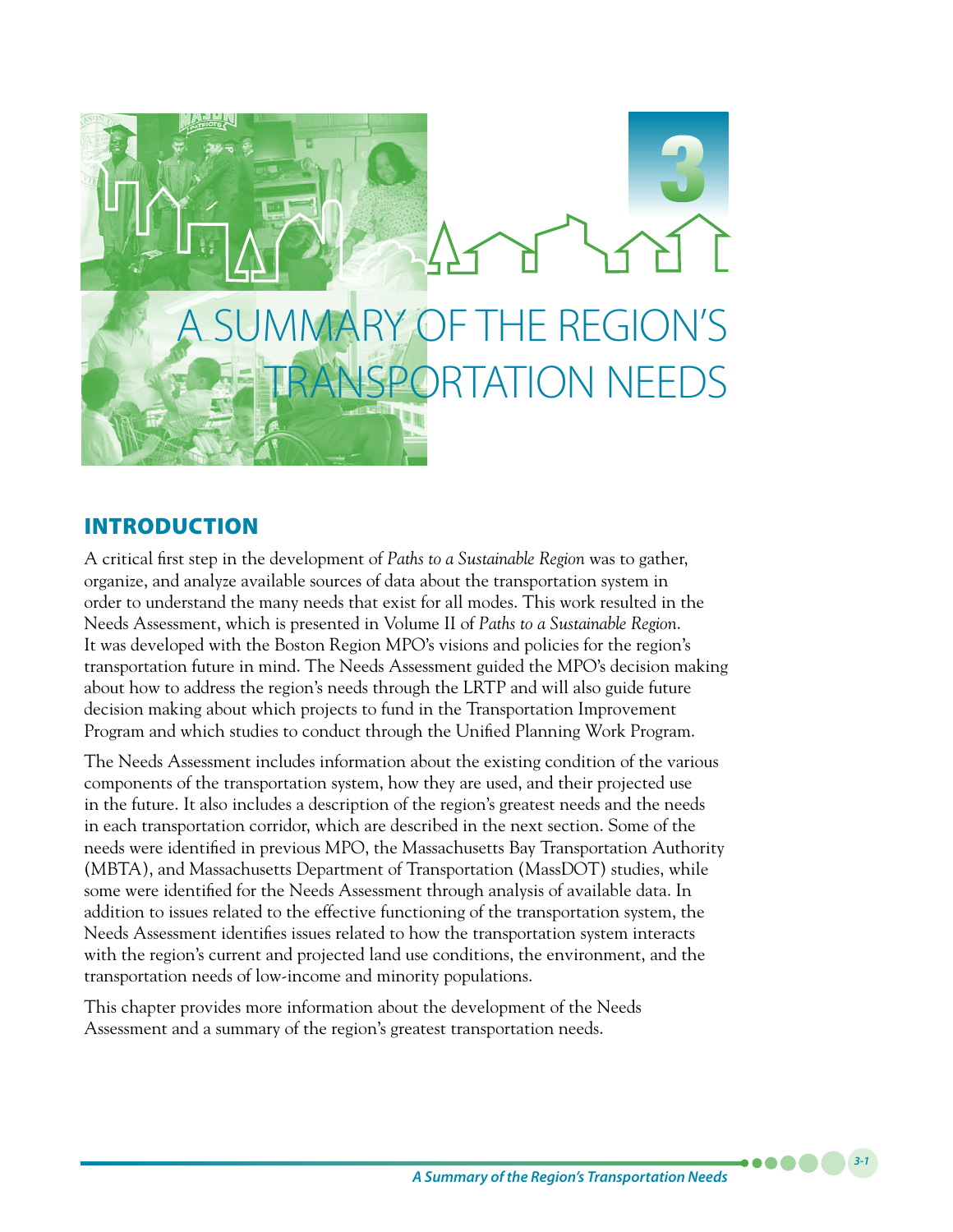## THE CORRIDORS

Corridors were established based on travel patterns and the existing transportation facilities in the region. The first step in developing the Needs Assessment was to divide the region into radial and circumferential corridors, and a Central Area. This approach made the transportation needs of a very complex region easier to examine, depict, and understand. Corridors were established based on travel patterns and the existing transportation facilities in the region. The six radial corridors, which are the same as those used in the MBTA's Program for Mass Transportation (PMT), were established around major highway and rail facilities, with an orientation into and out of Boston Proper. The circumferential corridors were established around the region's two important circumferential highways: Interstates 495 and Route 128 (Interstate 95). The corridors, and some of the major facilities around which they were established, are described below.

### **Radial**

- Northeast Corridor Routes 1 and 128, Interstate 95, the Rockport/Newburyport Line of the commuter rail system, and the Blue Line of the rapid transit system
- North Corridor Interstate 93, Route 3, the Lowell and Haverhill lines of the commuter rail system, Amtrak's Downeaster service, and the Orange Line of the rapid transit system
- Northwest Corridor Route 2, the Fitchburg Line of the commuter rail system, and the Red Line of the rapid transit system
- West Corridor Interstate 90, the Framingham/Worcester Line of the commuter rail system, the CSX Boston Line (freight), and the Green Line of the rapid transit system
- Southwest Corridor Interstate 95, the Franklin and Providence/Stoughton lines of the commuter rail system, Amtrak's Northeast Corridor service, and the Orange Line of the rapid transit system
- Southeast Corridor Interstate 93, Routes 3 and 24, the Middleborough/Lakeville, Kingston/Plymouth, and Greenbush lines of the commuter rail system, and the Red Line of the rapid transit system

### **Circumferential**

- Route 128 Corridor
- Interstate 495 Corridor

### **Central Area**

The Central Area includes Boston (excluding the neighborhoods of Hyde Park, Roslindale, West Roxbury, and Mattapan), Brookline, Cambridge, Somerville, Medford, Malden, Everett, Revere, Chelsea, and Winthrop. This area is the hub of the radial corridors and the central and major activity center of the region. The Central Area was chosen based on its proximity to Boston Proper and the ratio of employment to population (greater than or equal to 1:1) for each the municipalities. In addition to being a major destination and origin for radial travel in the region, the Central Area has important circumferential travel patterns.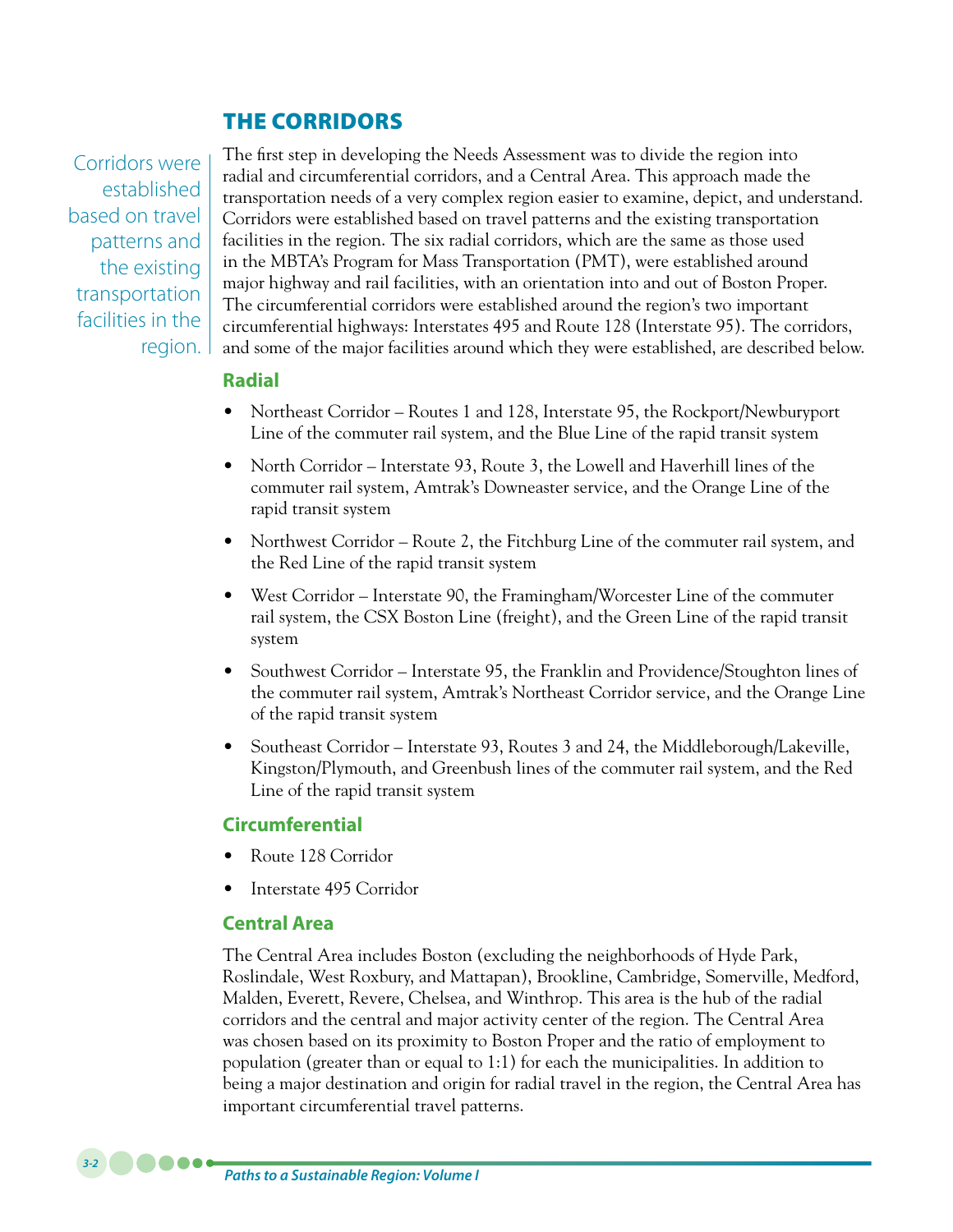# DATA RESOURCES

The Needs Assessment brought together several data resources at the MPO's disposal to study the transportation needs of each corridor, and the region as a whole. Among the resources utilized were previous and ongoing transportation planning work, including the previous Long-Range Transportation Plan (JOURNEY to 2030), the MBTA's Program for Mass Transportation (PMT), the MPO's Congestion Management Process (CMP), transportation equity outreach, MPO studies, and other special studies. The MPO's travel demand model and adopted demographic projections were also used extensively in the Needs Assessment. Existing and projected socioeconomic information (population and employment data) and the existing and proposed transportation network were important factors. A thorough description of the data resources and methods utilized can be found in the Needs Assessment.

## THE REGION'S PRIORITIES

The development of the Needs Assessment revealed a tremendous number of transportation issues and needs that will vie for the scarce transportation funds available to address them. It is clear that the region's maintenance and modernization needs alone, for all modes, exceed the available financial resources. Therefore, the region's greatest needs are summarized by personal travel mode, freight, and equity considerations in the following sections. These needs are highlighted with the MPO's visions and policies in mind, and are based on available information.

## **Highway**

The Needs Assessment identifies the needs for maintaining the roadways and bridges and modernizing locations with high levels of congestion or safety problems. Addressing the needs and problems identified below will promote the realization of the MPO's vision for the highway network.

## *System Preservation and Modernization Needs*

The Boston Region MPO's roadway network includes 3,463 centerline miles of roads and highways that are eligible to receive federal aid. Approximately 20 percent of

these roads and highways are maintained by MassDOT, and the rest are maintained by the municipalities with state Chapter 90 funds. A recent MPO analysis estimated that of the federal-aid-eligible roadways in the MPO region, 20 percent are described as excellent, 29 percent good, 25 percent fair, and 26 percent poor. While the MPO has not discussed its recommended distribution of roadway conditions, and it is unlikely that a 100 of the roadways being in excellent condition is a reasonable or feasible goal, it is estimated that the cost of maintaining federal-aid-eligible roads in the MPO region in excellent condition would be between \$170 and \$324 million annually.



The development of the Needs Assessment revealed a tremendous number of transportation issues and needs that will vie for the scarce transportation funds available to address them.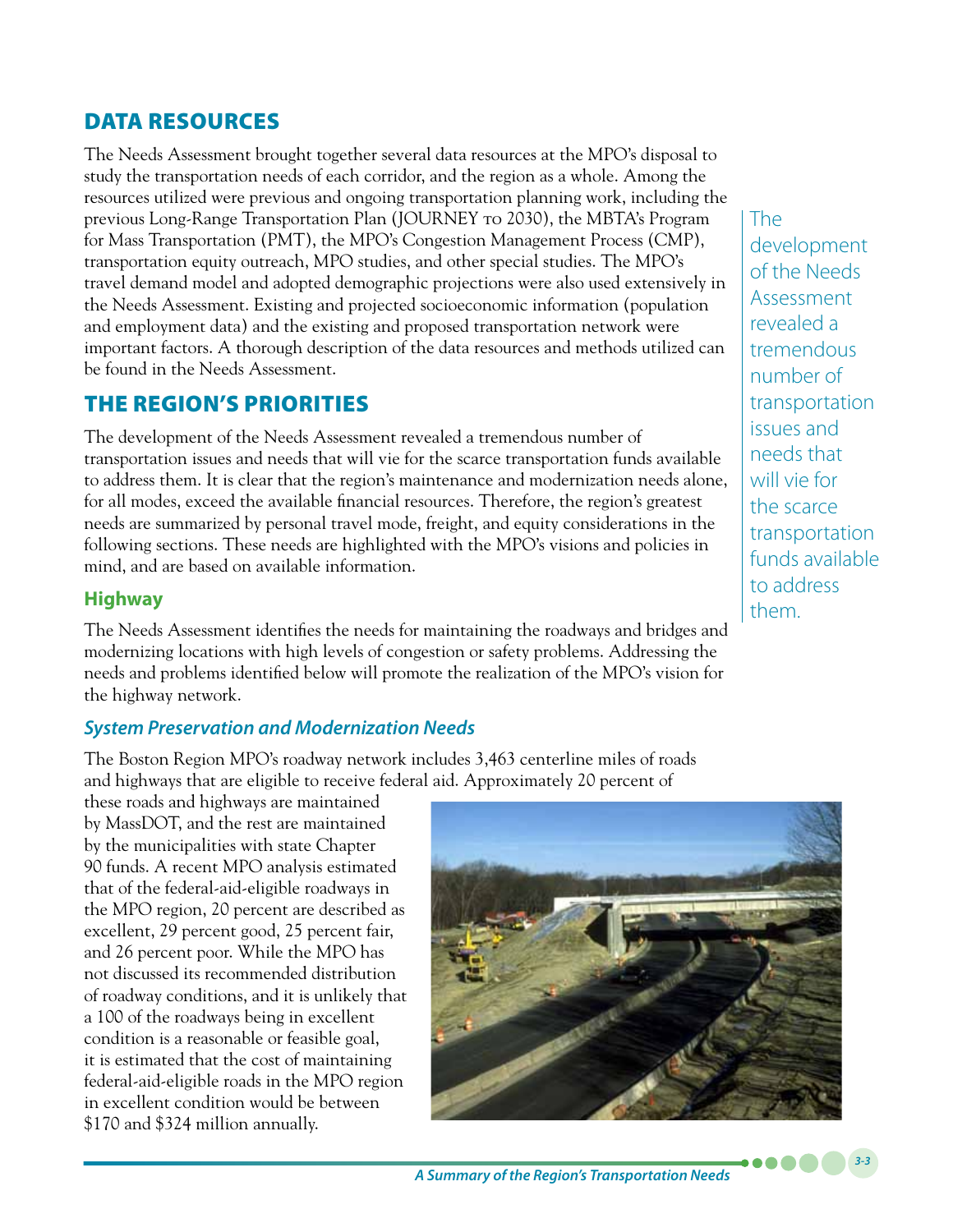Unlike roadways, all bridges in the region are eligible to receive federal aid for maintenance and modernization projects. Of the 2,152 bridges in the Boston Region MPO area, 506 (24 percent) are considered functionally obsolete (does not meet current traffic demands or highway standards) and 156 (7 percent) are considered structurally deficient (deterioration has reduced the load-carrying capacity of the bridge). Improving bridges is a priority of MassDOT, which is making an investment of approximately \$3 billion in the state's bridges over eight years, ending in 2016.

### *Mobility Needs*

Bottlenecks were identified using speed index data, volume to capacity ratio data, and data from the Congestion Management Process.

While resurfacing and bridge reconstruction are necessary for maintaining the existing system, there are several problem locations on the region's highways that are better addressed through modernization projects or improvement of alternative modes or routes. Highway bottlenecks are prevalent in the region; they cause congestion and collisions and result in higher emissions of pollutants. Severe bottlenecks in each corridor were identified through at least two of the three methods used by the MPO to measure congestion. These methods are the speed index (the ratio of observed speed to posted speed limit), the volume-to-capacity ratio (a ratio of existing volumes to the roadway's capacity), and the MPO's Congestion Management Process analysis. The most severe bottlenecks for freeways and arterial roadways are listed in Table 3-1 below, in numerical and alphabetical order:

#### **Table 3-1**

#### **Corridor Bottlenecks**

| <b>CORRIDOR</b>   | <b>FREEWAYS</b>                                                                                      |
|-------------------|------------------------------------------------------------------------------------------------------|
| Northeast/Central | Rte. 1 Tobin Bridge (Charlestown)                                                                    |
| Northwest/Central | Rte. 2 (Concord, Lincoln, Acton)                                                                     |
| North/Central     | I-93 between I-95 and Leverett Circle                                                                |
| Southeast/Central | I-93/Southeast Expressway from Massachusetts Ave. to the Braintree Split<br>(Quincy, Boston, Milton) |
| Southeast         | I-93/Rte. 1 from Braintree Split to Rte. 24 (Braintree, Randolph)                                    |
| Southwest         | I-95 northbound from the Dedham St. overpass to the I-95/I-93 split (Canton)                         |
| <b>CORRIDOR</b>   | <b>ARTERIALS</b>                                                                                     |
| Southwest/Central | Rte. 1/VFW Pkwy various segments (Dedham, Norwood, Boston)                                           |
| Northeast/Central | Rte. 1A Oak Island Road to Bell Circle (Revere)                                                      |
| Northeast/Central | Rte. 1A southbound from the rotary to the first Bell Circle signal (Revere)                          |
| Southeast         | Rte. 3A from the I-93 interchange to Hingham                                                         |
| <b>North</b>      | Rte. 3/3A i(Burlington, Woburn)                                                                      |
| West/Central      | Rte. 9, various segments between Southborough and Boston                                             |
| West              | Rte. 16 from Wellesley to Newton                                                                     |
| Southwest         | Rte. 27/North Main Street in Sharon between Depot Street and Canton Street                           |
| Northwest/Central | Rte. 28 from the Assembly Sq. Mall to Highland Ave. (Somerville)                                     |
| West              | Rte. 30 in Framingham between I-90 and Rte. 9                                                        |

**(cont.)**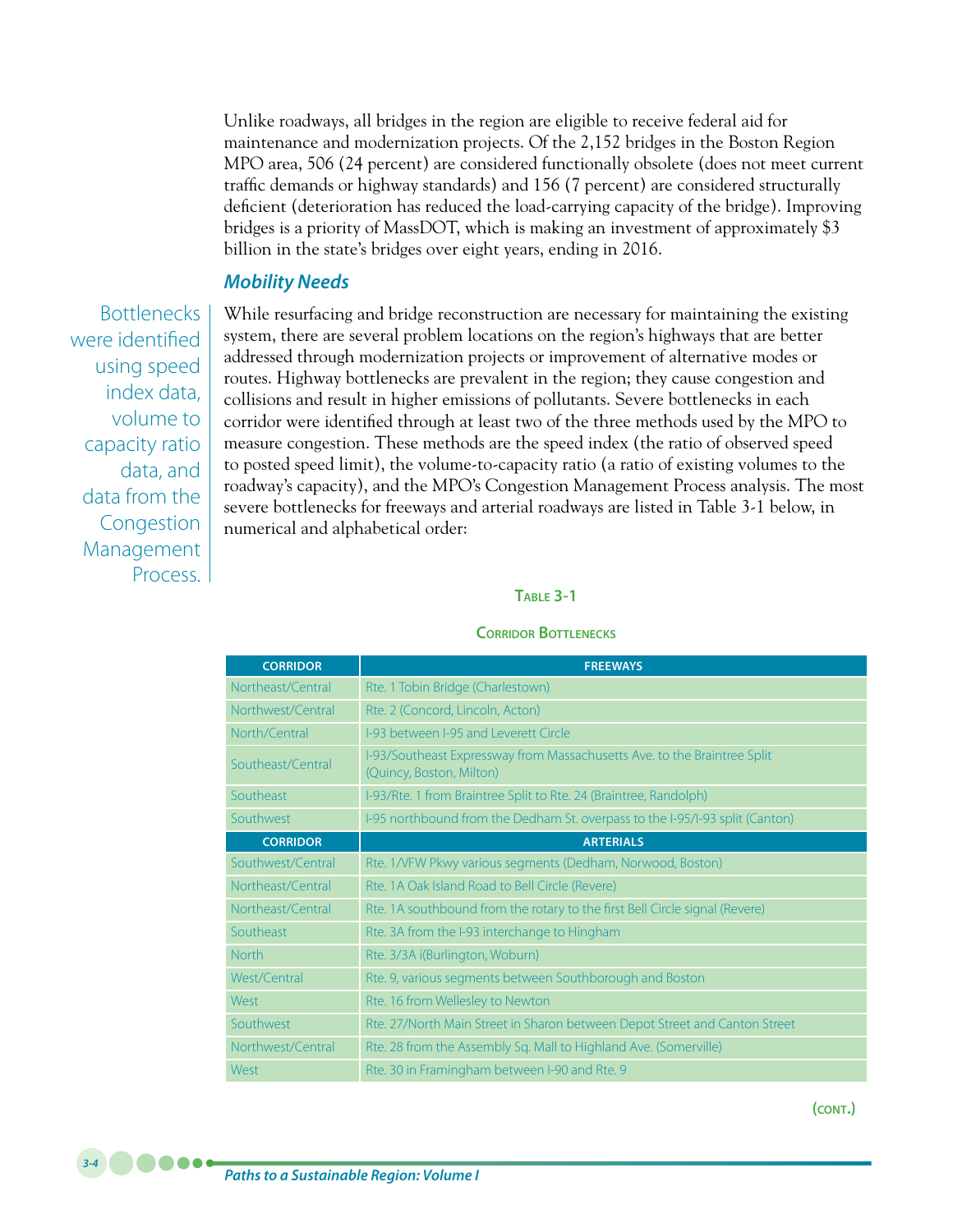#### **Table 3-1 (cont.)**

#### **Corridor Bottlenecks**

| <b>CORRIDOR</b>   | <b>ARTERIALS</b>                                                                                     |
|-------------------|------------------------------------------------------------------------------------------------------|
| Southeast         | Rte. 37 from the interchange with I-93 in Braintree to the intersection with Rte. 139 in<br>Holbrook |
| <b>Northwest</b>  | Rte. 60 (Waltham)                                                                                    |
| <b>Northwest</b>  | Rte. 62, 225, and 4 corridor (Bedford, Lexington)                                                    |
| <b>North</b>      | Rte. 99 (Everett)                                                                                    |
| Northeast/Central | Rte. 107 Broadway in Revere south of Albert J. Brown Circle                                          |
| Southwest         | Rte. 109 in Milford from I-495 to Birch Street                                                       |
| <b>Northeast</b>  | Rte. 114 (Peabody, Salem)                                                                            |
| <b>Northeast</b>  | Rte. 127 (Rockport, Gloucester)                                                                      |
| <b>Northeast</b>  | Rte. 129 in Marblehead and Swampscott to 1A in Lynn                                                  |
| Southwest         | Rte. 138 from Stoughton Center to the I-93 interchange in Canton                                     |
| Southwest         | Rte, 140 between Wrentham and Franklin                                                               |
| Central           | Rte. 145 (Boston to Winthrop)                                                                        |
| Southwest/Central | Rte. 203/Jamaicaway between Willow Pond Rd. and the Forest Hills Rotary (Boston)                     |
| Northwest/Central | Alewife Brook Pkwy/Fresh Pond Pkwy from Soldiers' Field on-ramp to Rte. 2<br>(Cambridge)             |
| <b>North</b>      | Mystic Valley Parkway in Medford from Auburn Street to Main Street                                   |
| Central           | Storrow Drive (Boston)                                                                               |
| Central           | Memorial Drive (Cambridge)                                                                           |

## *Safety Needs*

The MPO reviewed safety problems on the highway network and identified the top crash locations in the Boston region using the weighted Equivalent Property Damage Only (EPDO) index. This weighted index takes into consideration fatalities, injuries, and property damage. A crash involving a fatality receives the most points (10), followed by a crash involving injuries (5), and a crash involving only property damage (1). Using the EPDO reveals that many of the severe crash locations are on the express highway system. The top 25 crash locations between 2006 and 2008, in order of descending severity, were:

- 1. Interstate 93 at Granite St., Braintree (795)
- 2. Interstate 95 at Interstate 93, Reading (755)
- 3. Interstate 93 at Columbia Rd., Boston (697)
- 4. Interstate 93 at Granite Ave., Milton (615)
- 5. Interstate 93 at Montvale Ave., Woburn (533)
- 6. Route 3 at Route 18 (Main St.), Weymouth (489)
- 7. Interstate 93 (near ramps for Furnace Brook Parkway), Quincy (460)

The MPO reviewed safety problems on the highway network and identified the top crash locations in the Boston region using the weighted Equivalent Property Damage Only (EPDO) index.

*3-5*

 $\bullet$   $\bullet$   $\bullet$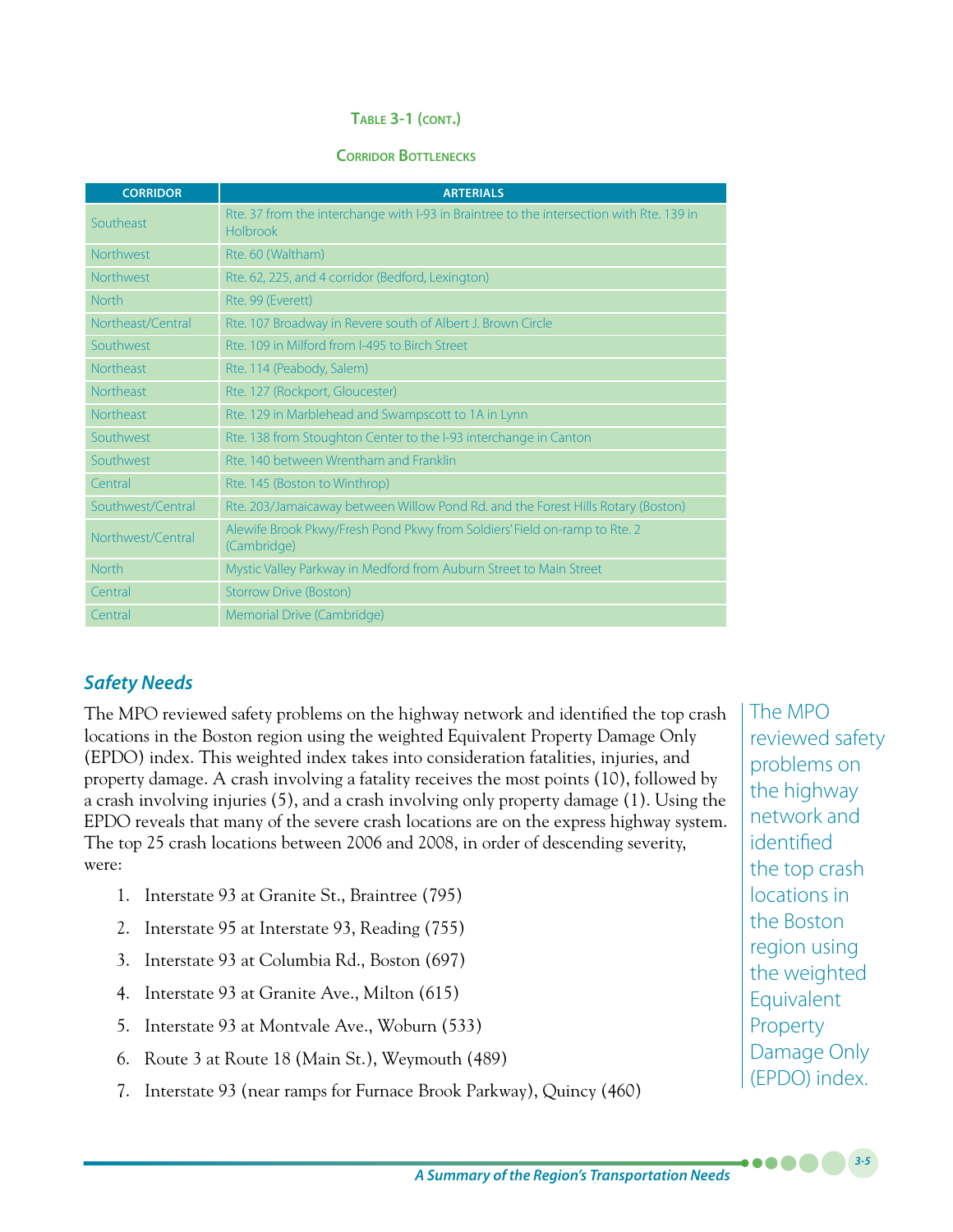

- 8. Interstate 93 at Route 3A (Neponset Ave.), Boston (450)
- 9. Route 1 at Route 129 (Walnut St.), Saugus (449)
- 10. Interstate 95 at Route 3 (Cambridge St.), Burlington (418)
- 11. Route 128 at Route 114 (Andover St.), Peabody (404)
- 12. Route 3 at Derby St., Hingham (396)
- 13. Interstate 93 (near ramp to Route 3A/ Gallivan Boulevard/Neponset Ave.), Boston (388)
- 14. Interstate 95 at Route 4 (Bedford St.), Lexington (364)
- 15. Middlesex Turnpike at Interstate 95, Burlington (359)
- 16. North Washington St. at Interstate 93, Boston (357)
- 17. Route 9 at Route 27, Natick (346)
- 18. Interstate 93 at Route 28 (Fellsway), Somerville (335)
- 19. Interstate 93 at Route 129 (Lowell St.), Wilmington (319)
- 20. Interstate 93 at Route 138 (Washington St.), Canton (309)
- 21. Route 16 (near intersection with Route 28/Fellsway), Medford (304)
- 22. Interstate 95 at Route 2, Lexington (304)
- 23. Interstate 95 at Route 20 (the ramp for Route 20 WB to Interstate 95 SB), Waltham (294)
- 24. Route 1 at Essex St., Saugus (289)
- 25. Route 114 at Route 1, Danvers (283)

# **Transit**

*Paths to a Sustainable Region* envisions a transit system that, like the highway system, is safe and maintained in a state of good repair. However, unlike the vision for the highway system, the vision for transit calls for more use in order to reduce auto dependency and emissions that cause climate change. Addressing the needs and problems identified in the following sections will promote the realization of the vision.

# *System Preservation and Modernization Needs*

The most pressing need that the MBTA currently faces is bringing the system into a state of good repair. Attention to the existing capital assets must be the highest priority for future investments or the quality of services will degrade. Once the system

Unlike the vision for the highway system, the vision for transit calls for more use in order to reduce auto dependency and emissions that cause climate change.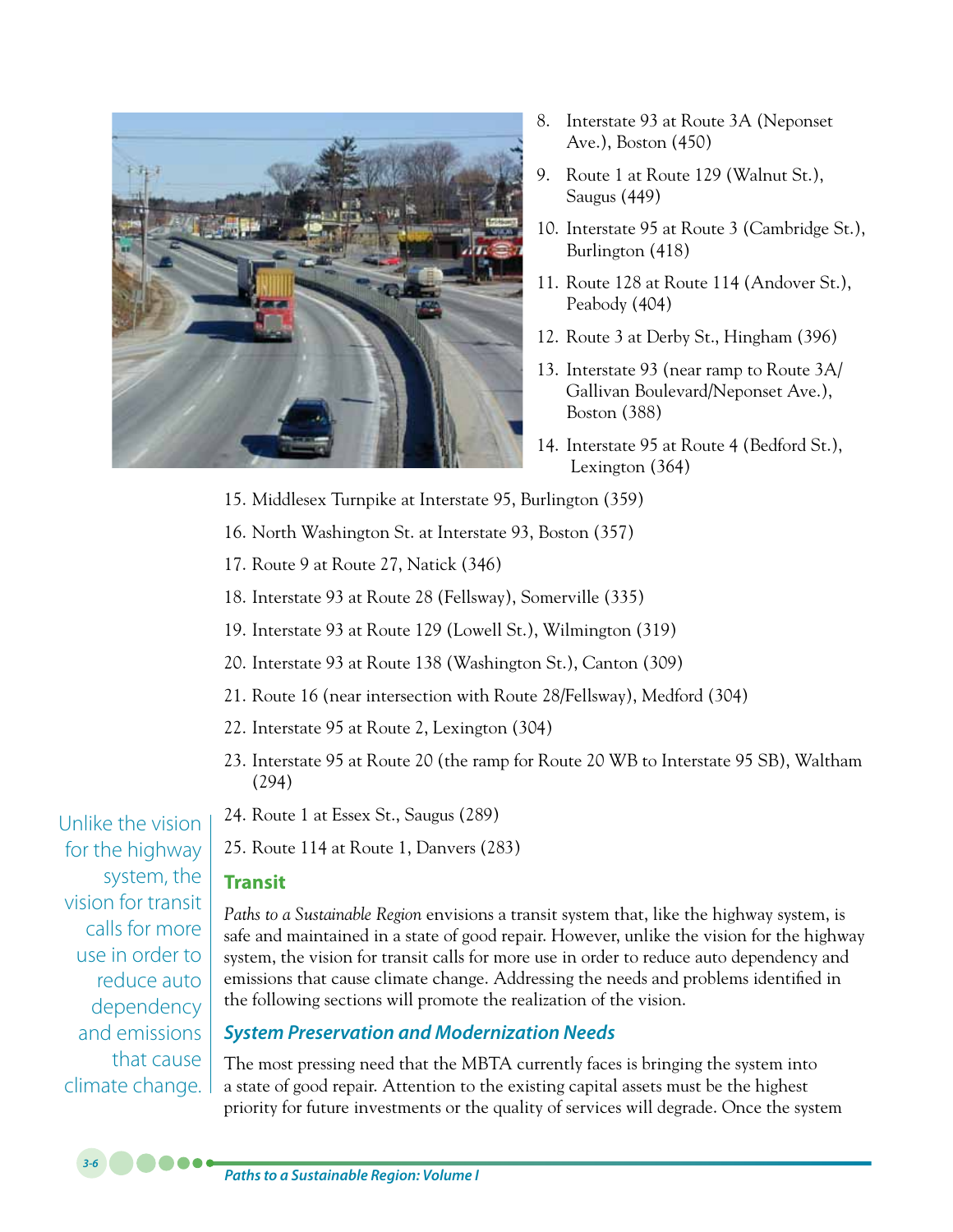has been brought into a state of good repair, ongoing maintenance, replacement, and modernization of assets and infrastructure will be necessary to meet current and future demands for services. Examples of some urgent system preservation and modernization needs include, but are not limited to, the following.

- On the Orange Line, 120 cars built in 1979–1981 need to be replaced.
- On the Red Line, 74 cars built in 1969 need to be replaced.
- New vehicles are needed on the Mattapan High-Speed Line to replace the President's Conference Committee cars that were originally built in the 1940s.
- On the commuter rail system, 34 bridges are rated as structurally deficient and need to be rehabilitated (some are currently under renovation).
- The 1920-era signals in the Green Line's central tunnel need to be replaced.
- On the commuter rail system, 53 stations (27 percent) need to be made accessible.



• On the rapid transit system, 22 stations (26 percent) need to be made accessible, most notably Government Center Station on the Blue and Green Lines (which is currently in the design phase) and Boylston Station on the Green Line, and Hynes Convention Center on the Green Line.

These maintenance projects are costly with, for example, the replacement cars for the Orange Line alone expected to cost approximately \$1 billion. However, all of these projects will improve the reliability of the system and the quality of service, which will encourage more people to use transit, which is a more sustainable transportation option than driving.

## *Mobility Needs*

The maintenance projects described in the preceding section will also improve mobility in the region. Achieving and maintaining a state of good repair will ensure that functional vehicles and infrastructure are available when and where they are needed to provide safe and reliable service that meets demand. However, also of critical importance to transit mobility are alleviating system constraints, filling gaps in the existing system, and expanding the system to meet demand.

The mobility of people using the transit system is affected greatly by reliability of the service. Reliability is a function of several factors, including traffic congestion (for buses), the size of the vehicle fleet, and the condition of vehicles and infrastructure. Transit service needs to be more reliable in order to improve transit customers' satisfaction with the service, and to encourage more people to use this sustainable transportation option.

The mobility of people using the transit system is affected greatly by reliability of the service. Reliability is a function of several factors, including traffic congestion (for buses), the size of the vehicle fleet, and the condition of vehicles and infrastructure.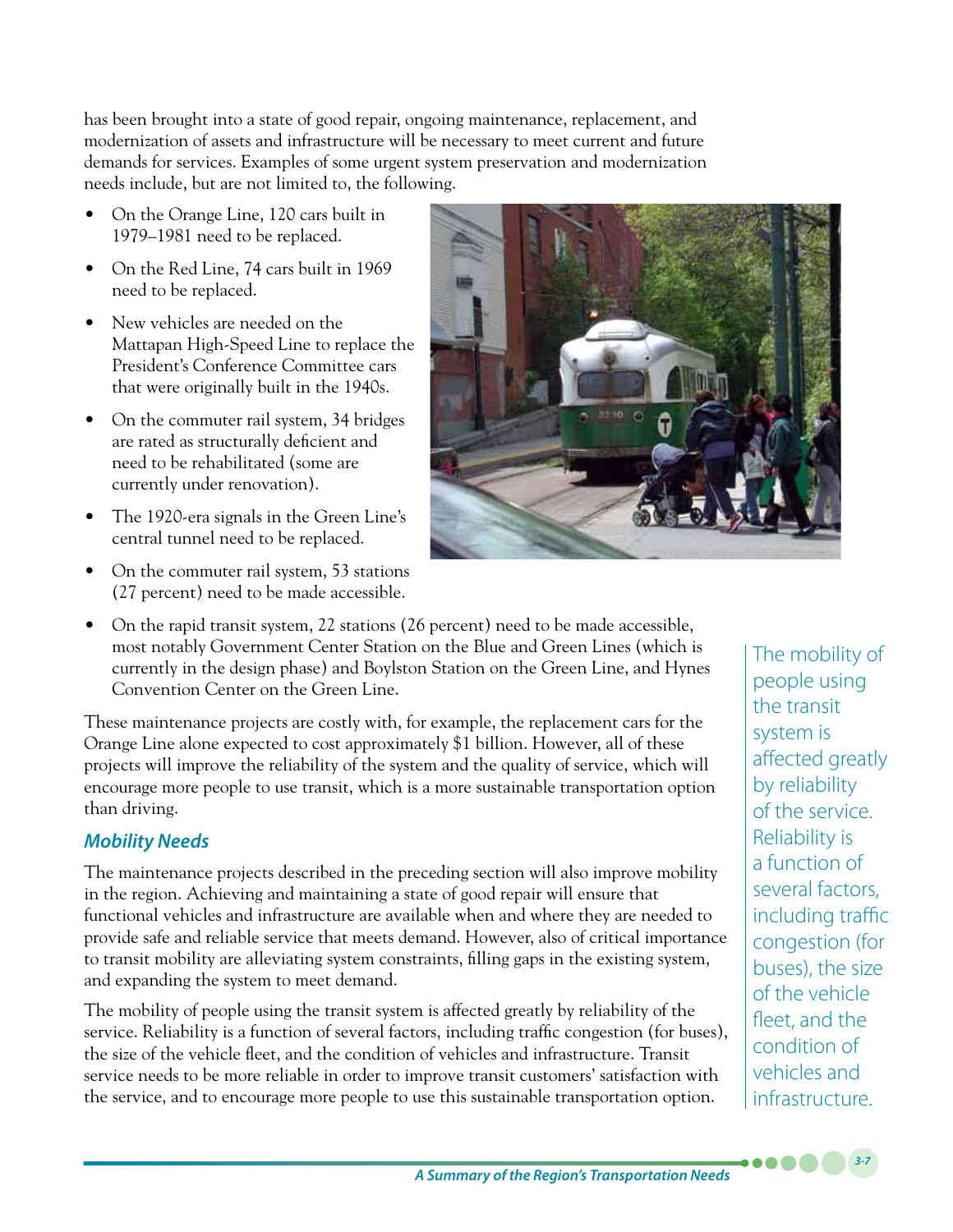Examples of some urgent mobility needs and issues related to reliability include, but are not limited to, the following.

When calculated using all trips operated on all MBTA bus routes (including local, express, and bus rapid transit [BRT]) during October 2010, only 12 percent of the routes passed the schedule adherence standard. This means that the vast majority of buses are arriving later, or earlier, than the published schedule states.



capacity and hinder the ability to expand the transit system.

Examples of some urgent infrastructure needs related to mobility include, but are not limited to, the following.

- Additional tracks are needed at South Station to accommodate any growth in service on south-side commuter rail lines and intercity passenger rail. MassDOT has received \$32.5 million from the Federal Railroad Administration for planning and environmental review of South Station expansion.
- The capacity of the Haverhill, Fitchburg, Franklin, Stoughton, Needham, and Old Colony lines are constrained by sections of single track.
- Many of the commuter rail trains that pass through Ruggles Station cannot stop there because one of the three tracks does not have a platform.
- The Green Line Central Subway is currently operating at capacity, and the Orange Line is currently overcrowded during peak hours between Downtown Crossing and North Station.
- Systemwide, 12 percent of rapid transit and 17 percent of commuter rail MBTA park-and-ride lots are utilized at 85 percent of their capacity or greater.

While maintenance and infrastructure improvements are effective in addressing mobility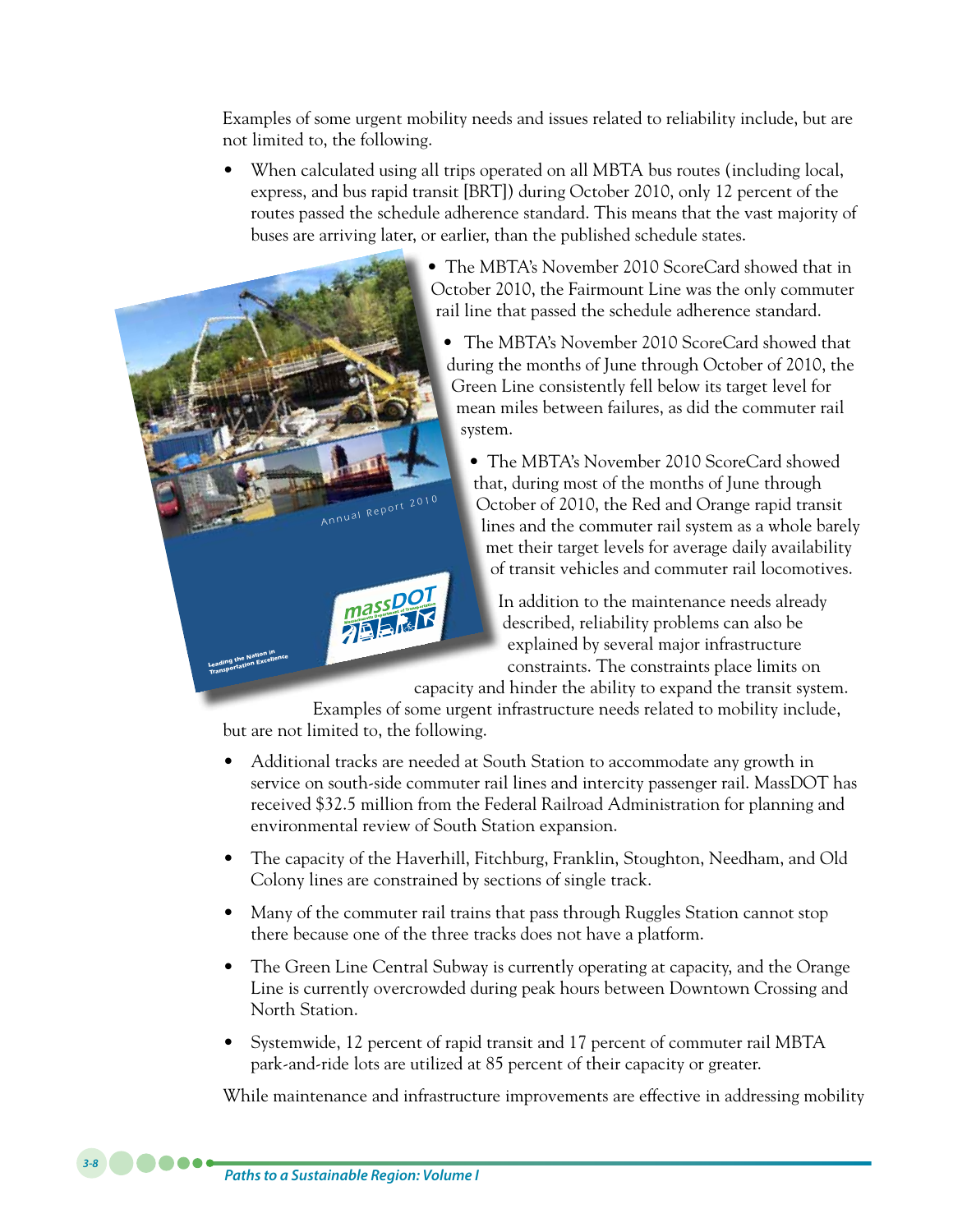needs, additional service should also be part of the mix of approaches used to achieve a more sustainable transportation future. Although the MBTA system is already extensive, some geographic areas could benefit from additional service. Examples of mobility needs and gaps in service include, but are not limited to, the following.

- Densely developed areas in Somerville currently generate high trip volumes to Cambridge and Boston. In addition, trip volumes between Somerville and Cambridge are projected to increase substantially.
- Very densely populated areas in Lynn, Chelsea, Everett, and Medford, which currently generate significant numbers of trips into the urban core, do not have frequent rapid transit access within a reasonable walking distance of one-half mile.
- Very densely populated areas in Roxbury and Dorchester served by MBTA bus Routes 23 and 28 do not have frequent rapid transit access within a reasonable walking distance. Travel times on these routes are long and the service is unreliable.
- Transit travel to the business districts in Cambridge—especially near Kendall Square and Harvard Square—is currently very long for East Boston and North Shore residents, and Cambridge residents do not have direct rapid transit access to the northern part of the financial district near State and Aquarium Stations on the Blue Line.
- Currently, travel by MBTA from the Back Bay, Roxbury, Fenway, Brookline, and Newton to Logan International Airport, the Boston Convention and Exhibition Center, and the developing South Boston Waterfront is a "three-seat ride."
- The lack of a direct connection between North and South stations makes many types of transit trips cumbersome.
- Although the MBTA currently operates some circumferential bus connections between rapid transit spokes, buses must compete with cars on increasingly congested urban streets, reducing the appeal of these services. More frequent, circumferential, rapid, and throughrouted connections would greatly enhance mobility between Central Area activity centers, as well as in the Route 128 corridor and other important destinations.

The transit service gaps listed above represent the current status. In the future, additional service gaps may emerge as the population of the region grows and its characteristics



change. Transportation modeling conducted by the MPO reveals that many more service gaps could emerge during the next 25 years as demand for transit service grows. Examples of mobility needs that may emerge include the following.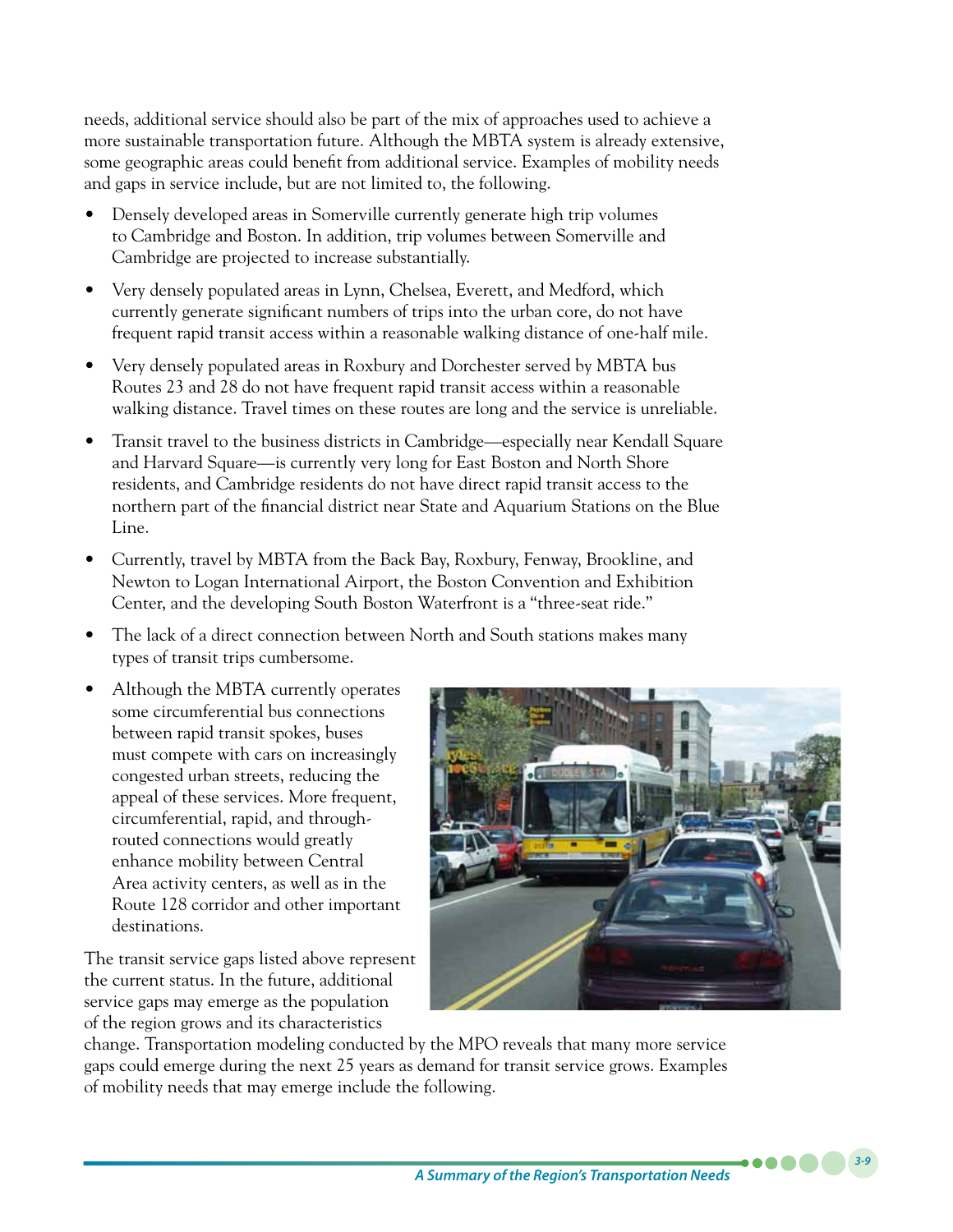Higher transit demand resulting from the implementation of the MetroFuture land use plan will require investments to increase capacity.

*3-10*

- Systemwide, 30 bus routes are predicted to have crowding levels in 2030 that would require additional service or larger, articulated vehicles. In addition, bus Routes 39 and 57 are already heavily used routes in busy corridors.
- By 2030, ridership demand on the Green Line's surface branches, as well as in the Central Subway, is projected to exceed capacity if two-car trains are still in use.
- Higher transit demand resulting from the implementation of the MetroFuture land use plan will require investments to increase capacity. MetroFuture shows a large amount of growth in areas presently served by transit.
- By 2030, large growth in intracity and intratown trips is projected in a number of areas that currently have limited transit services. A number of planned major development projects would rely heavily on transit and would increase transit ridership and possibly demand for additional service.

## **Freight**

*Paths to a Sustainable Region* envisions a transportation system where freight moves efficiently by all modes. The Massachusetts Department of Transportation released a State Rail Plan and a State Freight Plan in September 2010. Findings from these two



reports, and the findings of the 2007 Boston Region Freight Study, identified several freight needs and issues to watch. The movement of goods and supplies in, to, and from the Boston region is very complex, and their travel transcends regional, state, and often international borders. The issues that affect the transportation of freight are also often international in scale. For instance, the Panama Canal is being widened to accommodate much larger container ships, which will affect ports in the Boston region and other East Coast regions. The needs and issues identified in the following text are those that occur largely within the MPO region. Some can be addressed by MPO policies and decisions, while others may require private investment.

## *Freight Land Use Issues*

A major issue in the distribution of freight is siting facilities for warehousing and distribution. This is especially true in the MPO region, where large parcels of land on which to locate such facilities are scarce. That residential and commercial development has crowded out some of the traditional areas devoted to industrial and freight-intensive uses, and many local communities have a negative view of freight activity, which compounds the problem. This issue causes concern because, as the State Freight Plan stated, the loss of land for freight-intensive uses increases shipping costs and can harm economic competitiveness.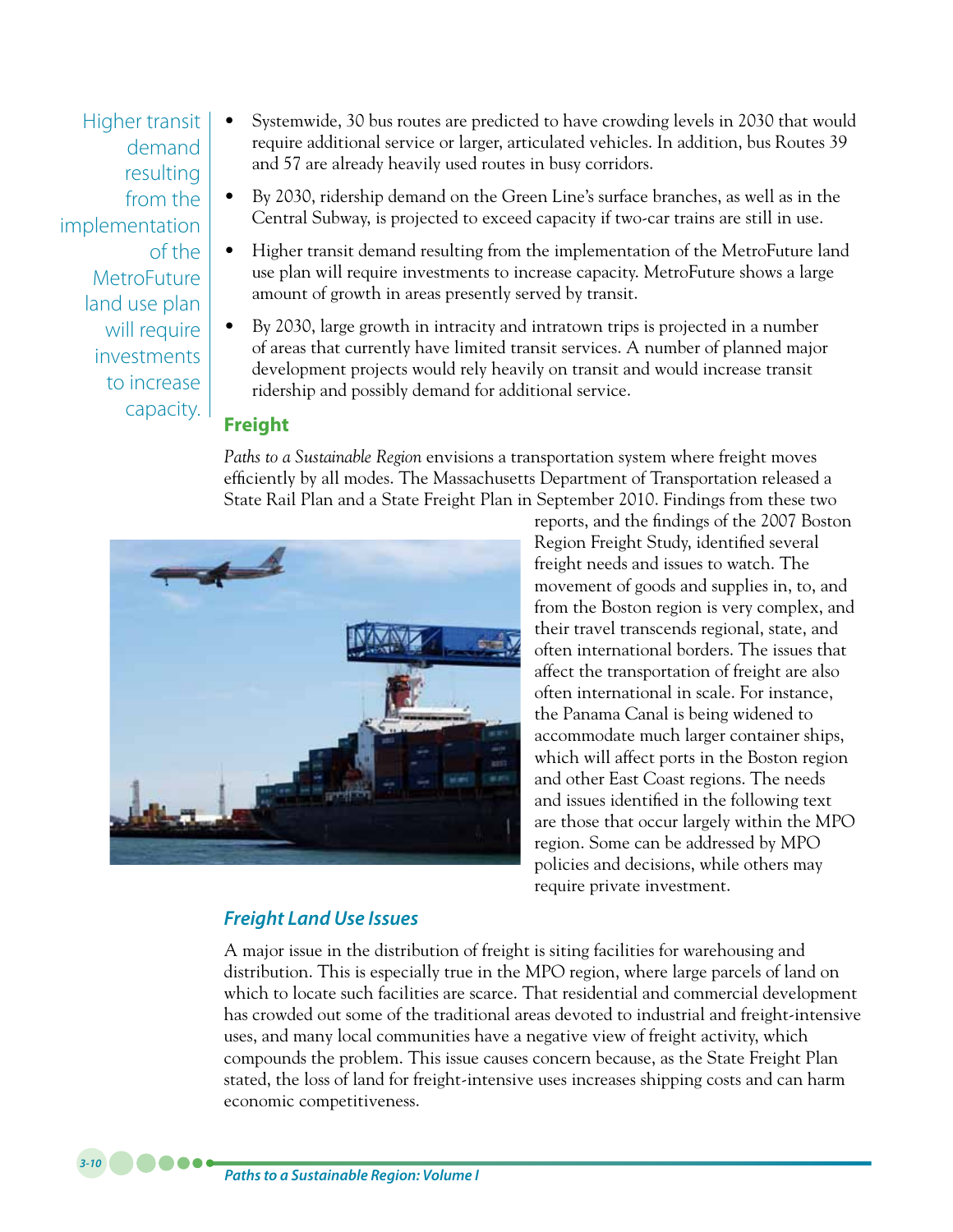The facilities and land that are available for freight-intensive uses often are served only by trucks. While trucks are often the preferred mode of transportation, sometimes they are also the only viable option. First of all, rail freight is not the best transport mode for many commodities and products. It is typically most cost-effective for shipping heavy, bulk materials with delivery requirements that are not time-sensitive. Access to freight rail service requires businesses along rail lines to build or upgrade rail sidings. Because construction of this infrastructure is generally much more expensive than highway connections, it is less likely to be funded than highway connections, thus limiting the opportunities to ship by rail. Development pressure on land adjacent to rail has reduced the potential pool of rail-served businesses. The State Rail Plan recommended an Industrial Rail Access Program (IRAP) to address this issue. An IRAP utilizes public, private, and railroad funds to facilitate rail use. It would provide funding assistance for the construction or improvement of railroad tracks and facilities to serve industrial or commercial sites where freight rail service is currently needed or anticipated to be needed in the future.

## *Rail Mobility Issues*

In addition to the land use issues that affect the movement of freight by rail, there are several infrastructure and policy issues. One of the more significant policy issues is how rail lines are shared between users. Many rail corridors in Massachusetts are subject to complex ownership and operational agreements between private freight railroads and public passenger rail services. This presents scheduling and other challenges, but also presents an opportunity for public-private partnerships to fund rail improvements. Freight and passenger transportation modes also compete for the use of highways and airports.

Another issue that is affected by policy and infrastructure is weight limits on rail lines. Many of the tracks carrying freight in the Boston region need to be upgraded to accommodate the industry standard of 286,000 pounds per rail car. Currently, the capacity on most lines in the region is 263,000 pounds. This restriction increases costs for shippers because they need more rail cars to move freight than they would need in areas where higher weight limits are in place.

Among the major infrastructure issues affecting rail mobility are bridge clearances and bottlenecks. A couple of bottleneck locations were identified by the State Freight Plan. One is located in Mansfield, where freight moving from CSX's Boston Line to the

South Coast must cross the busy Northeast Rail Corridor. Another bottleneck location is near South Station, where a reconfiguration of tracks, and increased passenger service, restrict access to South Boston freight facilities on Massport's Track 61. Bridge clearances also affect freight mobility. In the MPO region, 331 of the 401 bridges over railroads (83

More than 90% of freight (by tonnage) is moved by trucks. Land that could be served by rail is being developed for non-industrial uses, increasing dependence on trucks.

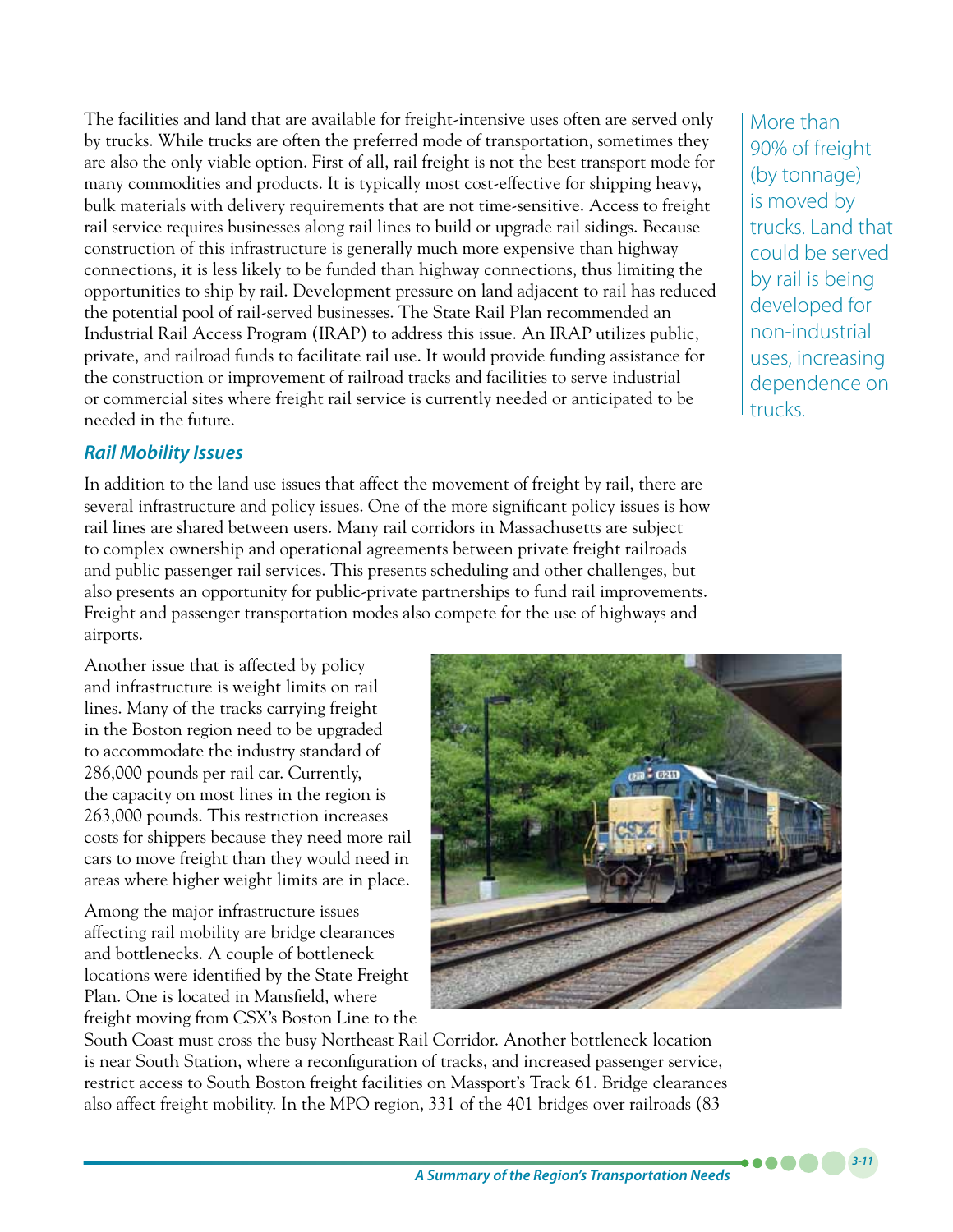percent) do not meet the desired double-stack vertical clearance standard of 20 feet and 8 inches.

Another issue that will affect some regional trucking patterns is the plan of freight railroad company CSX Transportation to move its terminal facility from Allston to Worcester. However, this project will improve commuter rail connections between Worcester and Boston.

### *Trucking Mobility Issues*

Many of the issues affecting freight rail mobility – such as bottlenecks, weight restrictions, and insufficient vertical clearances – also create mobility issues for trucks. Eight highway freight bottlenecks in the Boston region were identified in the State Freight Plan. They are:

- Interstate 93 southbound at Route 3 (the Braintree Split) in Braintree (this location has been identified as a bottleneck in the highway section)
- Route 24 at Interstate 93 in Randolph
- Interstate 95 at Route 9 in Wellesley
- Route 3 at Interstate 95 in Burlington
- Interstate 93 at Interstate 95 in Woburn, Stoneham, and Reading (this location has a high number of truck rollover crashes)
- Route 1 at Route 60 (Mahoney/Bell Circle) in Revere (this location has been identified as a bottleneck in the Highway section of this chapter)
- Interstate 90 at Interstate 495 in Hopkinton
- Interstate 290 at Interstate 495 in Marlborough (this location also has a high number of truck rollover crashes)

Vertical clearances for bridges also pose a problem for trucks. In the MPO region, 709 of 870 highway bridges (81 percent) do not meet the desired vertical clearance of 16 feet and 6 inches.



Trucking mobility is also affected by policies at the state and federal level. A truck driver is restricted in the number of hours he or she can operate a vehicle during a shift. Therefore, truck drivers need parking spaces where they can rest. The MPO region contains part of a large gap in truck rest stops, along Interstate 495 from Westford to Interstate 90 in Sturbridge.

Another trucking mobility constraint is the long-standing prohibition against trucks carrying hazardous cargoes traveling in tunnels. The expressway segments

The MPO region contains part of a large gap in truck rest stops, along Interstate 495 from Westford to Interstate 90 in Sturbridge.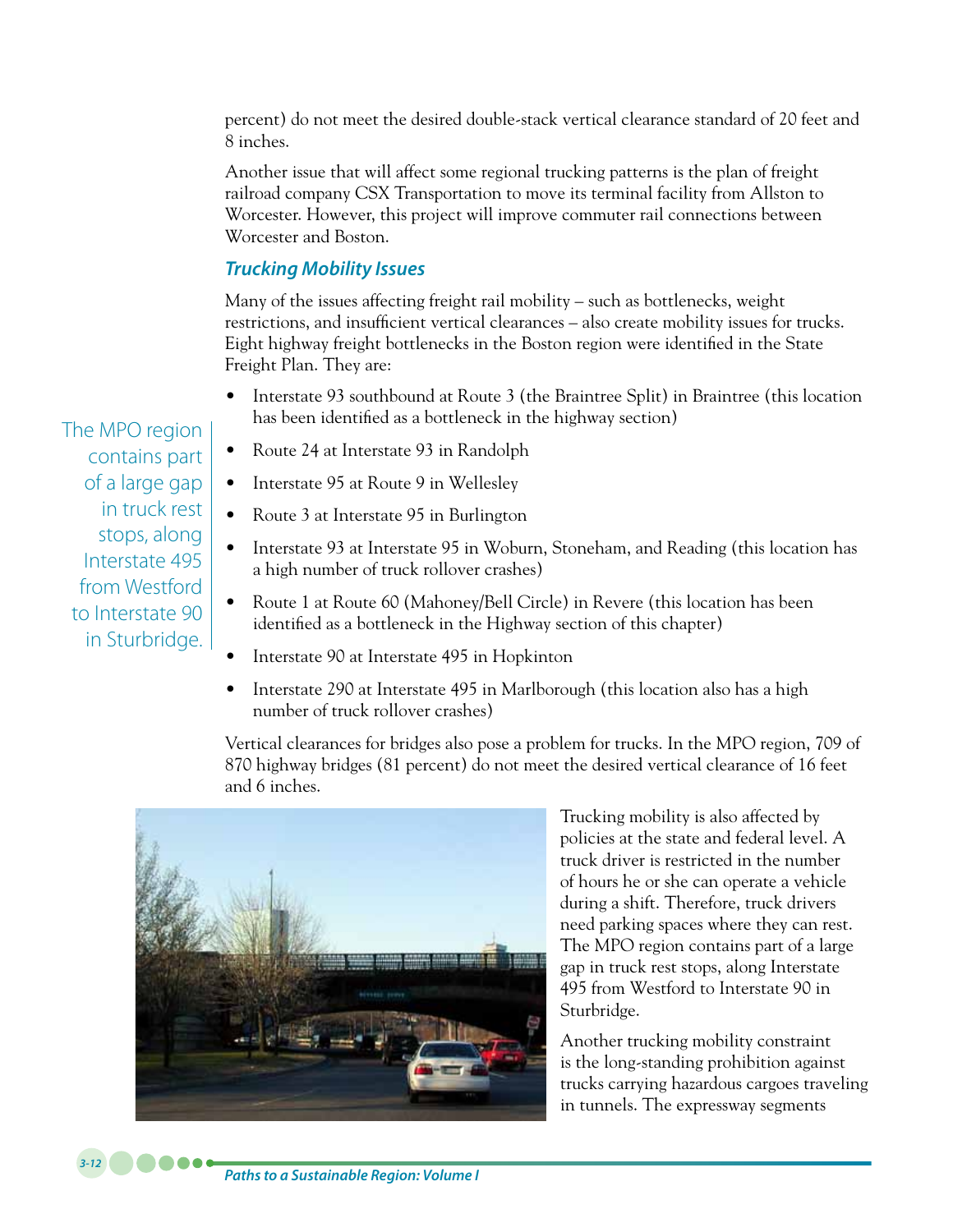impacted by this prohibition include Interstate 90 from the Prudential Center to Logan Airport, Interstate 93 through the Thomas P. "Tip" O'Neill Jr. Tunnel, including the Leonard P. Zakim Bunker Hill Bridge, and the section of Route 1 under City Square in Charlestown and over the Tobin Bridge. The process of establishing alternate routes involves federal, state, and municipal regulations, and the alternate-route system is undergoing review as of this writing. The route designation that emerges from this process can have a material impact on the costs and efficiencies of regional fuel transportation and regional trucking patterns.

## *Marine Mobility Issues*

The major port mobility needs in the Boston region involve access to and from the port area for trucks, trains, and the larger ships that will arrive in the near future. The entrance channel to the Port of Boston needs to be dredged to a depth of 50 feet, and the Conley Terminal access channel to 48 feet. Dredging is also needed in Gloucester and in Chelsea Creek. The Ports of Boston, Salem, and Gloucester lack efficient connection to the limited-access highway system and freight rail lines. Additionally, identifying overweight-truck routes to serve the Port of Boston will improve the efficiency of freight operations. Without overweight-truck routes, some loads must be reconfigured upon arrival at the port.

## *Air Freight Mobility Issues*

Air freight service at Logan Airport is critical to the movement of high-value, low-weight goods manufactured in Massachusetts. The mode is projected by the State Freight Plan to grow more quickly than any other shipping mode. Major issues that could restrict the mobility of air freight are congestion on roadways to Logan Airport and a lack of land for warehousing and distribution. Preserving sites and developable space for air cargo warehousing and freight forwarding facilities in South Boston and along Routes 1 and 1A in East Boston and Chelsea is a top priority for the air cargo industry.



## **Pedestrian/Bicycle**

*Paths to a Sustainable Region* calls for linking bicycle, pedestrian, and transit facilities in a network; increasing the use of sustainable modes; and improving transportation options and accessibility for all modes of transportation. Improving the quantity and quality of walking and bicycling options in the region will improve the quality of life for residents and promote the MPO's vision of a future in which more people select sustainable transportation modes. Improving the pedestrian and bicycle network also has benefits for the transit system, since it will allow more people to easily access stations. Addressing the needs and problems identified in the following sections will promote the realization of the vision.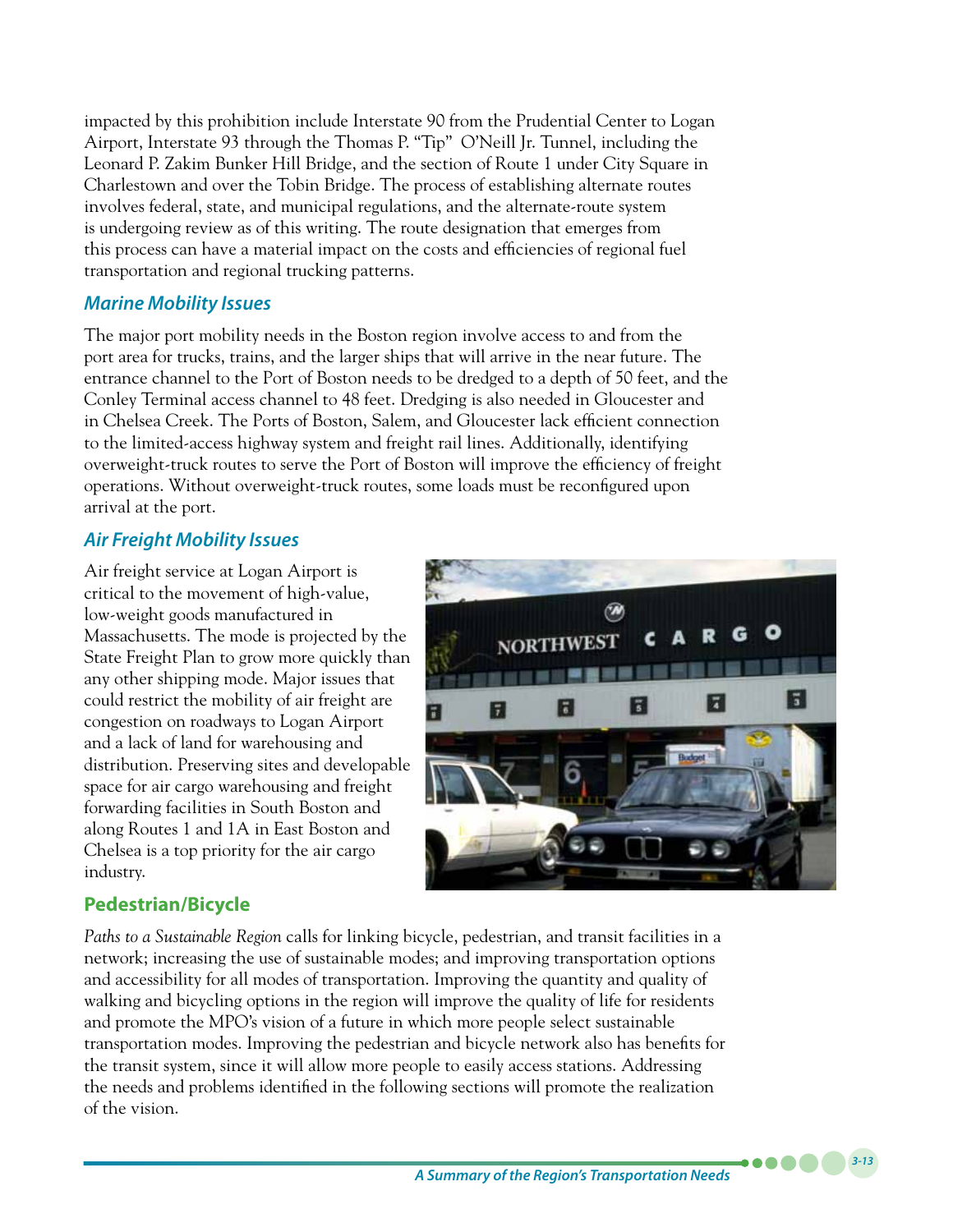- Less than 2 percent of the region's non-interstate roadways provide bicycle accommodations, and the Northeast, North, West, Southwest, and Southeast corridors each has fewer than three centerline miles of bicycle lanes.
- Half of the region's non-interstate roadways do not have a sidewalk on at least one side, and the Northwest, West, Southwest, and Southeast corridors all have less than 50 percent sidewalk coverage.
- Gaps in the bicycle network limit many users from safely connecting to their destinations, including transit stations, schools, recreation areas, and commercial areas.
- There are no bicycle accommodations connecting to stations along the northern portion of the Orange Line, and there are few bicycle accommodations connecting to stations along the Blue Line and the southbound section of the Red Line.
- There is poor pedestrian access to some stations along the Blue Line, the northern portion of the Orange Line, and the southbound section of the Red Line.
- There is poor bicycle access and limited pedestrian access to most commuter rail stations in the Northeast, North, Northwest, West, Southwest, and Southeast corridors.
- There are no bicycle corridors into Boston from the Northeast, North, and Southeast corridors.
- There are very few bicycle accommodations that facilitate circumferential travel within and between radial corridors.
- Of the MassDOT's Bay State Greenway corridors that travel through the MPO region, 124 of the 415 miles (30 percent) have been constructed. Within the region, none of the portions located in the North Shore Corridor of the Bay State Greenway have been constructed, and there are large gaps in the Merrimack River, Mass Central, and Boston–Cape Cod corridors.

## **Transportation Equity**

*Paths to a Sustainable Region* envisions a transportation system that provides affordable transportation options and accessibility to people of all incomes, ages, races, and language backgrounds and does not inequitably burden or benefit any particular group. Addressing the needs and problems identified through public outreach as part of the MPO's transportation equity program, will promote the realization of the vision:

- Traffic speeds in many low-income and minority neighborhoods are too fast, and streets are dangerous for pedestrians and bicyclists. Traffic calming and "complete streets" design principles will create a safer environment.
- • Better circumferential transit service and a connection between the Red and Blue lines are needed.
- Densely populated areas such as Roxbury, Jamaica Plain, Somerville, Chelsea, Medford, Everett, and Lynn lack access to rapid transit within a reasonable walking distance.

Of the region's non-interstate roadways, half do not have a sidewalk on at least one side and less than 2% provide bicycle accomodations.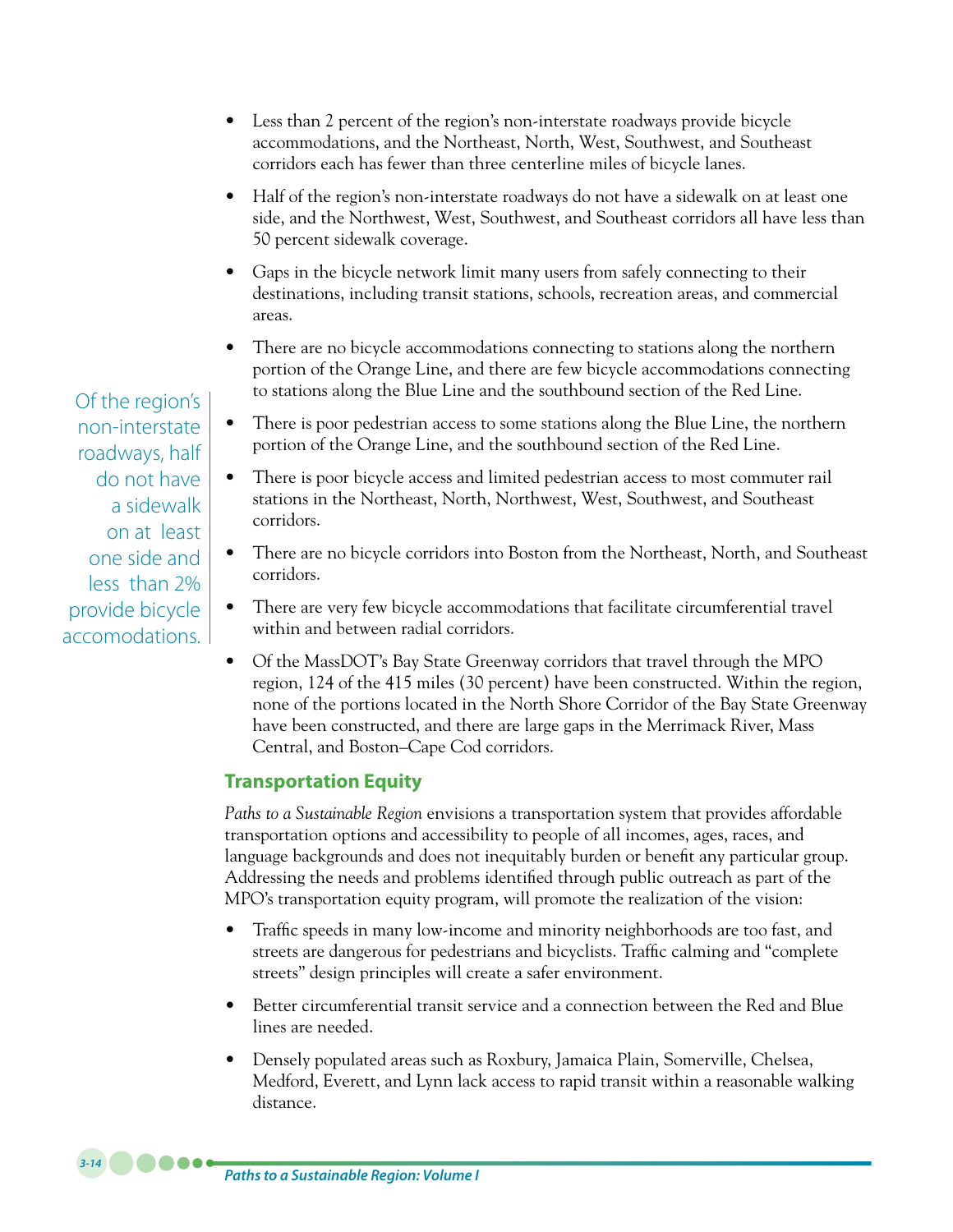- Transit service is focused on travel to or from Boston, and can be inadequate for travel within communities outside of the Central Area.
- Several bus routes in the Central Area operate at slow speeds.
- There are negative community impacts from the MBTA's bus maintenance facilities.
- The airport generates traffic congestion in East Boston.
- Late-evening and early-morning transit service are needed by many low-income workers.
- The transit system is difficult to navigate for people who speak languages other than English.



- Transit service is limited in Randolph, Milford, and the Hyde Park neighborhood of Boston.
- Commuter rail fares and overnight idling of locomotives are a burden on Hyde Park.

A final critical equity issue that concerns the MPO is the large expected growth of the elderly population between now and 2035. The expected growth is a concern for the MPO because transportation needs, and abilities, of people typically change dramatically as they age.

## **Land Use**

*Paths to a Sustainable Region* shares the MetroFuture vision of a region in which new development is focused in developed areas rather than greenfields. The realization of this vision will protect critical open space. However, it also will increase demand on the region's transit system and roadways. Much of the growth between now and 2035 is expected to occur along transit lines. When this vision is realized, transit capacity may need to expand in order to handle service demands. While much of the expected growth will occur over time through smaller projects, there are several large developments proposed for the Boston region that must be considered during the transportationplanning process. These include the following.

- **Northeast Corridor:** Redevelopment of the Lynn Waterfront (3,500 housing units and 2 million square feet of retail, office, and hotel space) and transit-oriented development around Wonderland Station in Revere (750 housing units, 175,000 square feet of commercial and retail space, and a hotel)
- • **North Corridor:** The Lowell Junction development at the confluence of three MPO areas (Wilmington in the Boston Region MPO area, Tewksbury in Northern Middlesex, and Andover in Merrimack Valley)

The MPO expects a large growth in the elderly population between now and 2035.

Much of the growth between now and 2035 is expected to occur along transit lines.